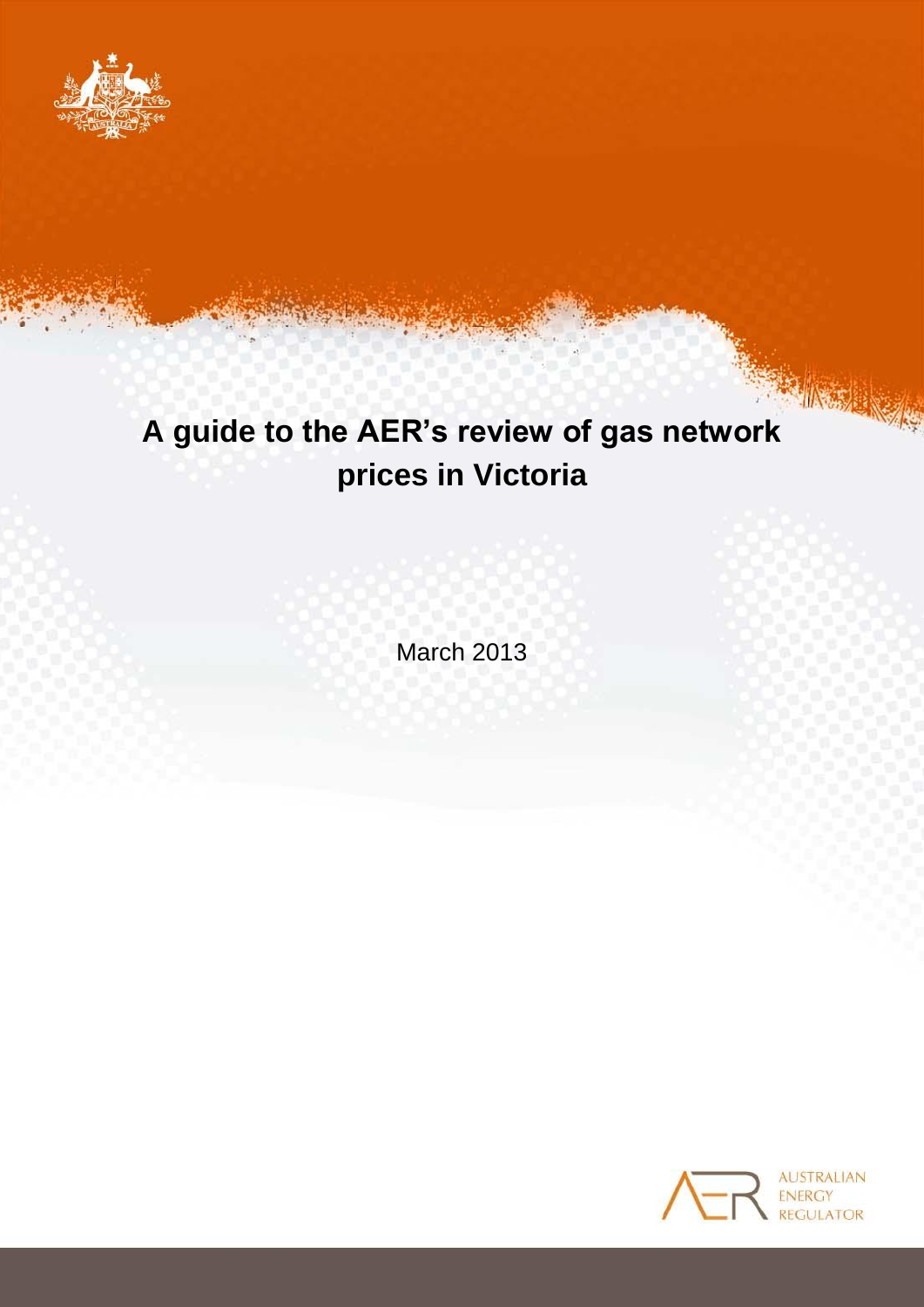#### **© Commonwealth of Australia 2013**

This work is copyright. Apart from any use permitted by the Copyright Act 1968, no part may be reproduced without permission of the Australian Competition and Consumer Commission. Requests and inquiries concerning reproduction and rights should be addressed to the Director Publishing, Australian Competition and Consumer Commission, GPO Box 3131, Canberra ACT 2601.

Inquiries about this document should be addressed to:

Australian Energy Regulator GPO Box 520 Melbourne Vic 3001 Tel: (03) 9290 1444 Fax: (03) 9290 1457 Email: [AERInquiry@aer.gov.au](mailto:AERInquiry@aer.gov.au)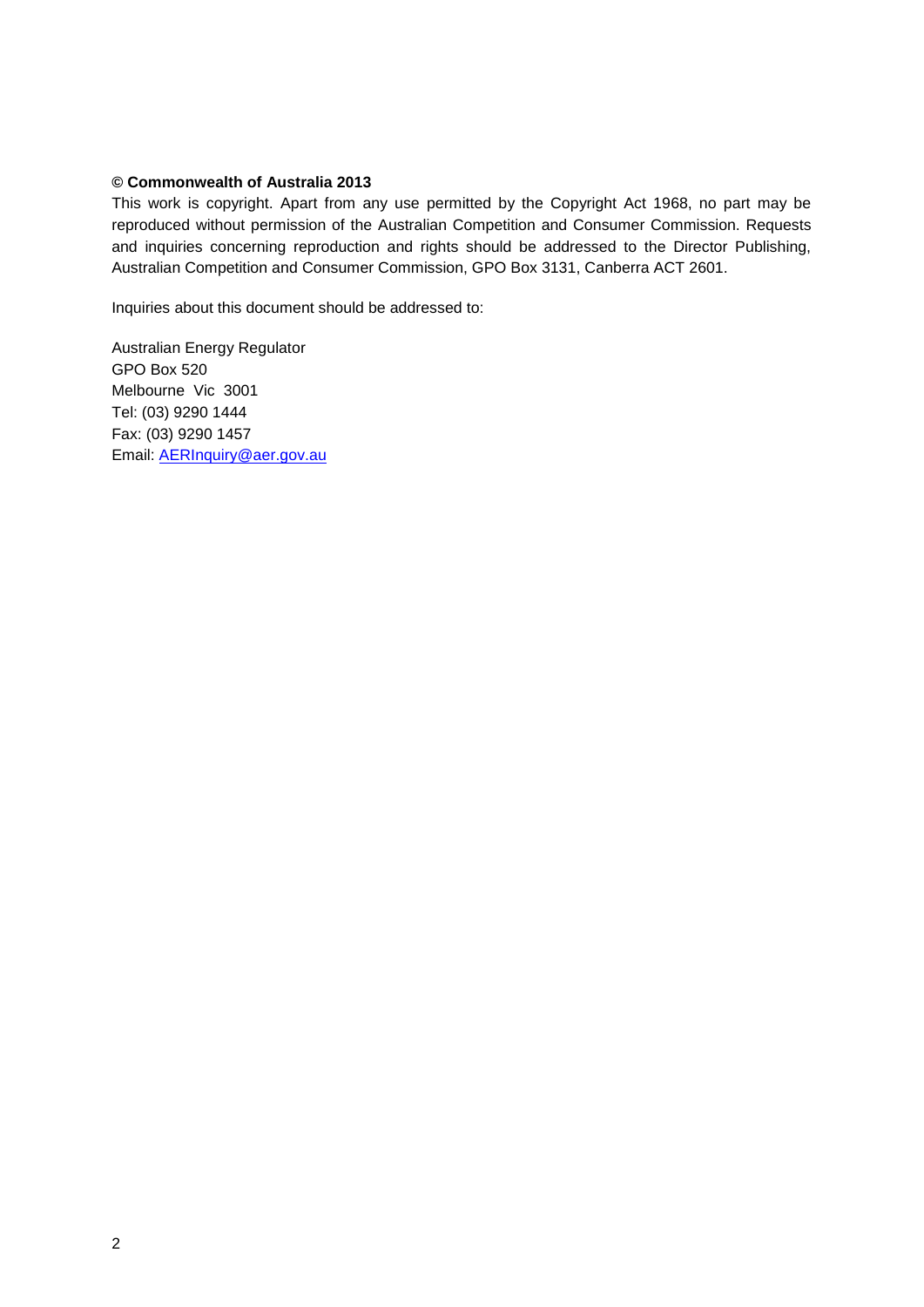## <span id="page-2-0"></span>**Contents**

| 1            |     |                                                                       |  |  |  |  |  |  |
|--------------|-----|-----------------------------------------------------------------------|--|--|--|--|--|--|
|              | 1.1 |                                                                       |  |  |  |  |  |  |
|              | 1.2 |                                                                       |  |  |  |  |  |  |
|              | 1.3 |                                                                       |  |  |  |  |  |  |
| $\mathbf{2}$ |     |                                                                       |  |  |  |  |  |  |
|              | 2.1 |                                                                       |  |  |  |  |  |  |
|              | 2.2 |                                                                       |  |  |  |  |  |  |
| 3            |     |                                                                       |  |  |  |  |  |  |
|              | 3.1 |                                                                       |  |  |  |  |  |  |
|              | 3.2 |                                                                       |  |  |  |  |  |  |
|              | 3.3 | How does the AER's Better Regulation program impact this decision? 16 |  |  |  |  |  |  |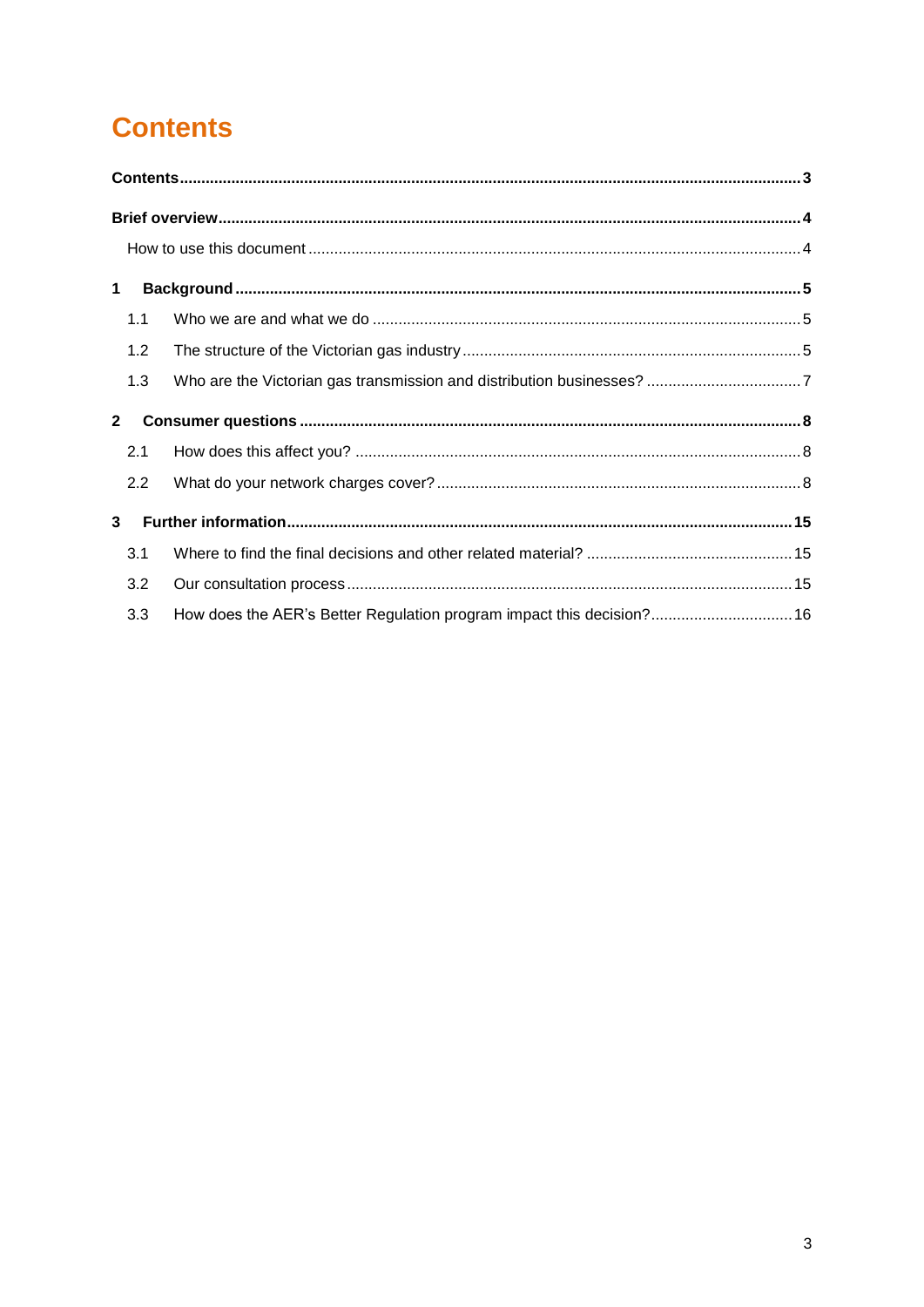## <span id="page-3-0"></span>**Brief overview**

Most Victorian households and businesses consume natural gas, which is supplied through a network of underground pipes. This pipeline network is owned by four privately-owned businesses. We, the Australian Energy Regulator (AER) control the prices these businesses can charge.

The network or pipeline charges do not appear directly on most customers' gas bills. Nevertheless, these charges are important as they account for a significant component of each customer's final bill.

We have just completed a review of network charges for the next five years (2013 to 2017).

This paper aims to give consumers a better understanding of our final decisions on the proposals made by the four Victorian businesses—APA GasNet (gas transmission), Envestra, Multinet and SP AusNet (the three gas distributors). Further background information on the gas industry and our role is also provided.

We have not approved the proposals made by each of the four businesses. Instead, we propose network prices that allow the businesses to collectively recover **\$3.2 billion** over the next five years. This will allow them to cover the costs of developing and maintaining their gas networks over the 2013–17 period. If we had accepted their initial proposals in full, they would have recovered about \$4.3 billion.

The release of the final decisions follows a thirteen month process of assessing the businesses' spending proposals to develop, operate and maintain their networks. We sought the views of stakeholders throughout this process, including consumer groups.

We consider that the outcome of this review reflects a reasonable balance of the interests of customers with the interests of the network businesses. The businesses will receive sufficient revenue to continue to deliver gas services with the safety and reliability that Victorian customers have come to expect. The revenue will also allow the businesses to expand the gas network into new areas.

### <span id="page-3-1"></span>**How to use this document**

We have tried to make this paper accessible to a wide ranging consumer audience. However, we understand parts of our decision are inherently complex.

To account for different levels of knowledge we have layered the paper to allow readers to be more selective in what they read. For issues that can be more complex, look out for text boxes that explain the issues at a more detailed level.

We know from reading submissions by customer representative groups that some stakeholders already have a good understanding of our approach. For a more complex and technical discussions of the issues, see section 3.1 for links to the final decision documents and other related material.

You also may wish to look at the *Customer consultation paper*, which was released with the draft decision for this gas review. The consultation paper gives a basic explanation of the 'building block' approach. We use this approach to determine how much revenue a business requires to cover its 'efficient costs'. These 'building blocks' summed together basically give the required revenue.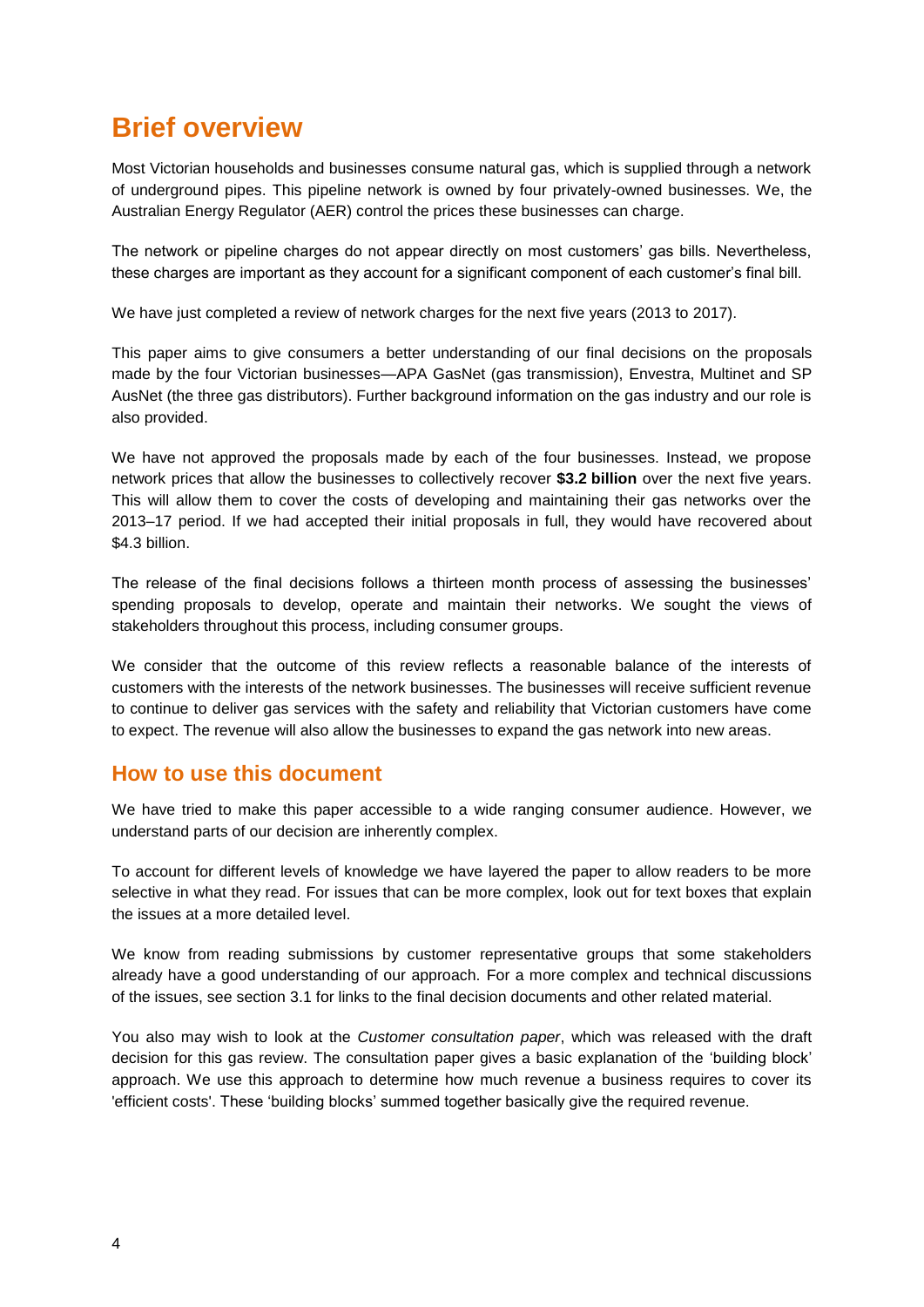## **1 Background**

<span id="page-4-0"></span>This section provides information about us and the gas network businesses. If you are familiar with AER processes and the industry, feel free to skip ahead to the section on 'consumer questions'.

### **1.1 Who we are and what we do**

<span id="page-4-1"></span>The Australian Energy Regulator (AER) is Australia's national energy market regulator and an independent statutory authority. Our functions are set out in national energy market legislation and rules, and mostly relate to energy markets in eastern and southern Australia. These functions include:

- setting the prices charged for using energy networks (electricity poles and wires and gas pipelines) to transport energy to customers
- monitoring wholesale electricity and gas markets to ensure suppliers comply with the legislation and rules, and taking enforcement action where necessary
- publishing information on energy markets, including the annual State of the energy market report and more detailed market and compliance reporting, to assist participants and the wider community
- assisting the Australian Competition and Consumer Commission with energy-related issues arising under the Competition and Consumer Act, including enforcement, mergers and authorisations.

Specific to this review, we are responsible for the economic regulation of gas pipelines in all Australian states and territories except Western Australia. The National Gas Law and National Gas Rules set out the regulatory framework. Various levels of regulation apply to particular pipelines and services, based on the level of competition and the importance of the pipeline or service.

The gas transmission and distribution businesses are subject to full regulation by us. Full regulation requires a pipeline provider to periodically (usually every five years) submit an access arrangement to us for approval. The process that we follow to assess and approve (or not approve) an access arrangement is often called a price review.

An access arrangement sets out the tariffs, and terms and conditions under which the users of a distribution or transmission pipeline (such as gas retailers) can use a pipeline. This includes the charges that retailers and other parties pay for gas transmission and distribution services. Customers, including households, ultimately pay for these services through their gas bills. It is open to the gas businesses and their users to negotiate different arrangements than those approved by us.

## **1.2 The structure of the Victorian gas industry**

<span id="page-4-2"></span>Gas production plants are often located a long way from residential and commercial customers where the gas is used. Gas is typically transported long distances from where it is produced to metropolitan and regional areas via big high pressure transmission pipelines. Smaller, lower pressure distribution pipelines then transport the gas from points along the transmission pipelines to end customers.

To elaborate, the Victorian gas market is made up of four parts:

 A wholesale market in which gas producers (such as BHP Billiton and Exxon Mobil) and storage providers sell gas to energy retailers and other large gas users.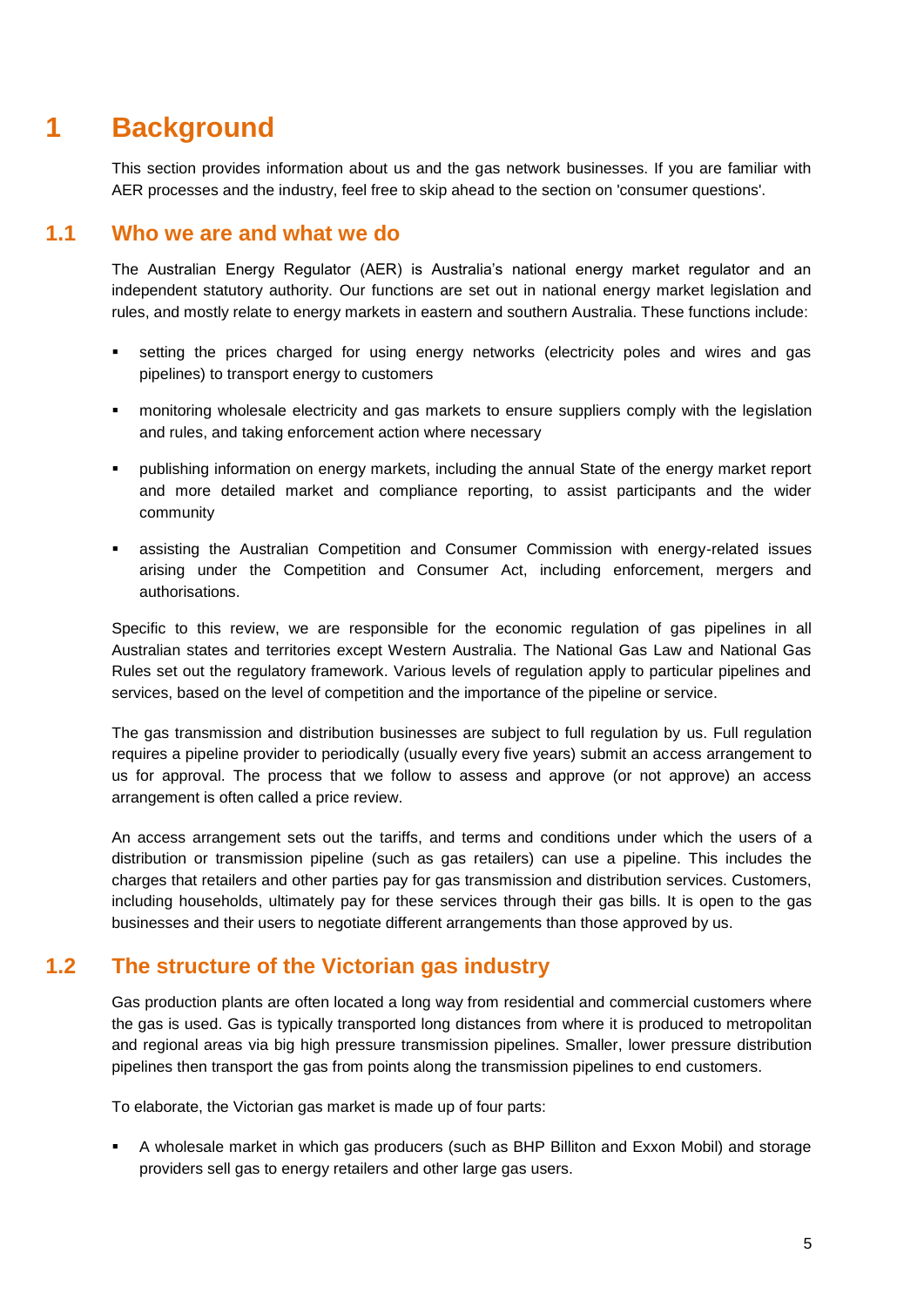- A transmission service provider (APA GasNet) that owns and operates the high pressure pipeline networks for the transportation of gas from gas production fields to major demand centres.
- Distribution service providers (such as Envestra, Multinet Gas and SP AusNet) that own and operate pipeline networks for the transportation of gas from the transmission network to the end consumer.
- A retail market in which retailers enter into contracts with gas producers and transmission and distribution service providers to provide an aggregated service to end consumers. Consumers are able to choose their retail provider.

Of these, the wholesale and retail markets are subject to competition and we do not control prices for these sectors. However, transmission and distribution pipeline networks are natural monopolies involving large capital and operating expenses. Regulation of the network businesses is necessary to ensure that customers do not pay unnecessarily high charges or receive poor service levels.

The figure below shows the sections of the supply chain that we regulate—the transmission (highlighted in red) and distribution (yellow) networks.



#### **Gas supply chain**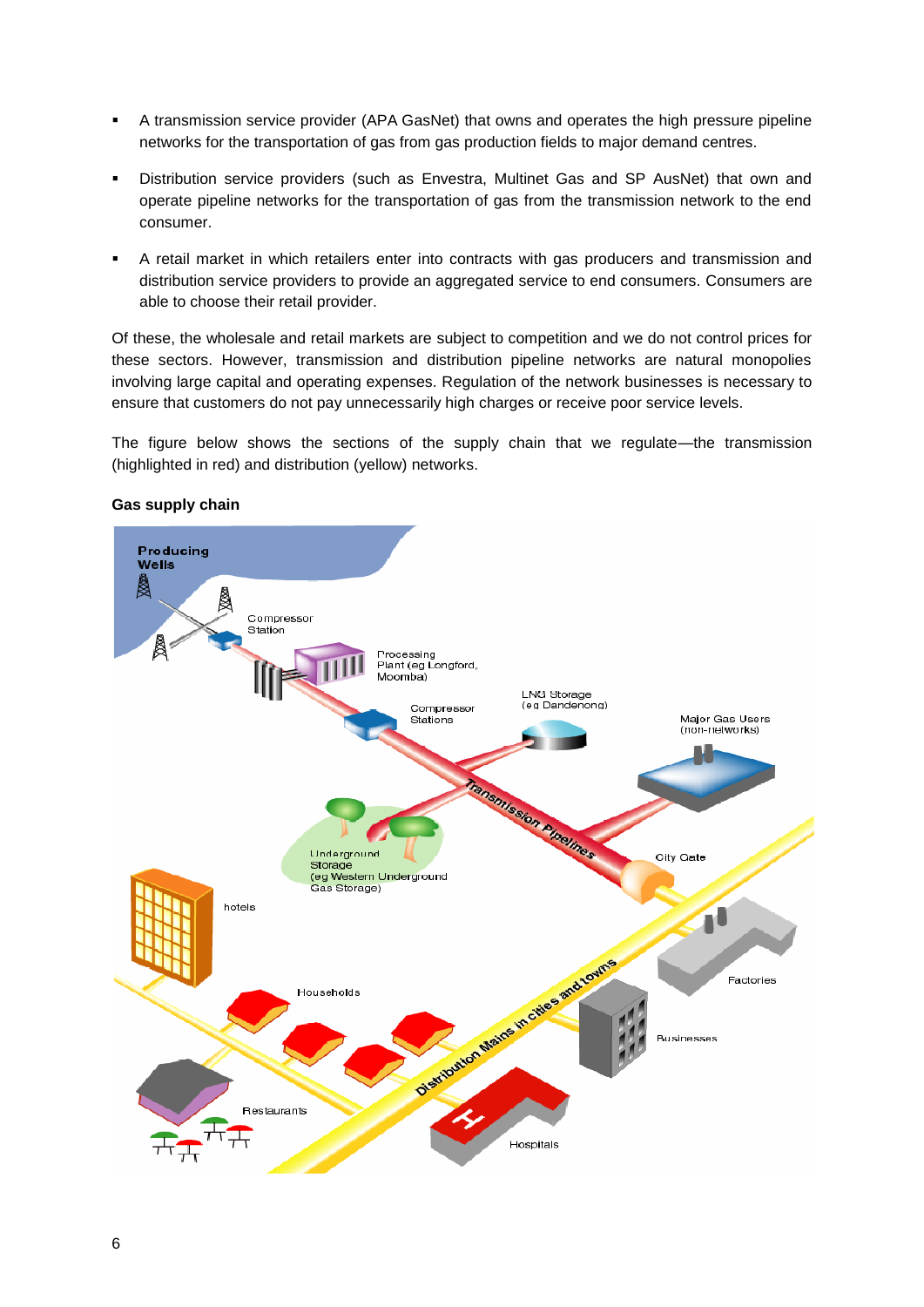## <span id="page-6-0"></span>**1.3 Who are the Victorian gas transmission and distribution businesses?**

APA GasNet is the Victorian transmission service provider. It transports gas to more than 1.4 million residential consumers and 43 000 industrial and commercial users throughout Victoria. Its network is linked to Esso's Longford gas treatment plant in south east Victoria (which processes gas from offshore Bass Strait gas fields), the Otway Basin gas field in south west Victoria and underground storage in south west Victoria.

Envestra, SP AusNet and Multinet are distribution service providers in Victoria.

Envestra's Victorian gas network serves the northern, outer eastern and southern areas of Melbourne, Mornington Peninsula, rural communities in northern, eastern and north-eastern Victoria, and southeastern rural townships in Gippsland. It comprises around 9900 kilometres of mains delivering gas to around 575 000 customers.

SP AusNet's gas distribution network delivers gas to approximately 605 000 customers across central and western Victoria. The network spans approximately 9400 kilometres across an area of 60 000 square kilometres.

Multinet distributes gas to more than 665 000 customers throughout the South and East areas of metropolitan Melbourne, Yarra Ranges and South Gippsland Towns. Multinet's network covers an area of 1790 square kilometres.

A map of the Victorian gas transmission and distribution networks is shown in the figure below.

#### **Map of gas pipelines networks in Victoria**

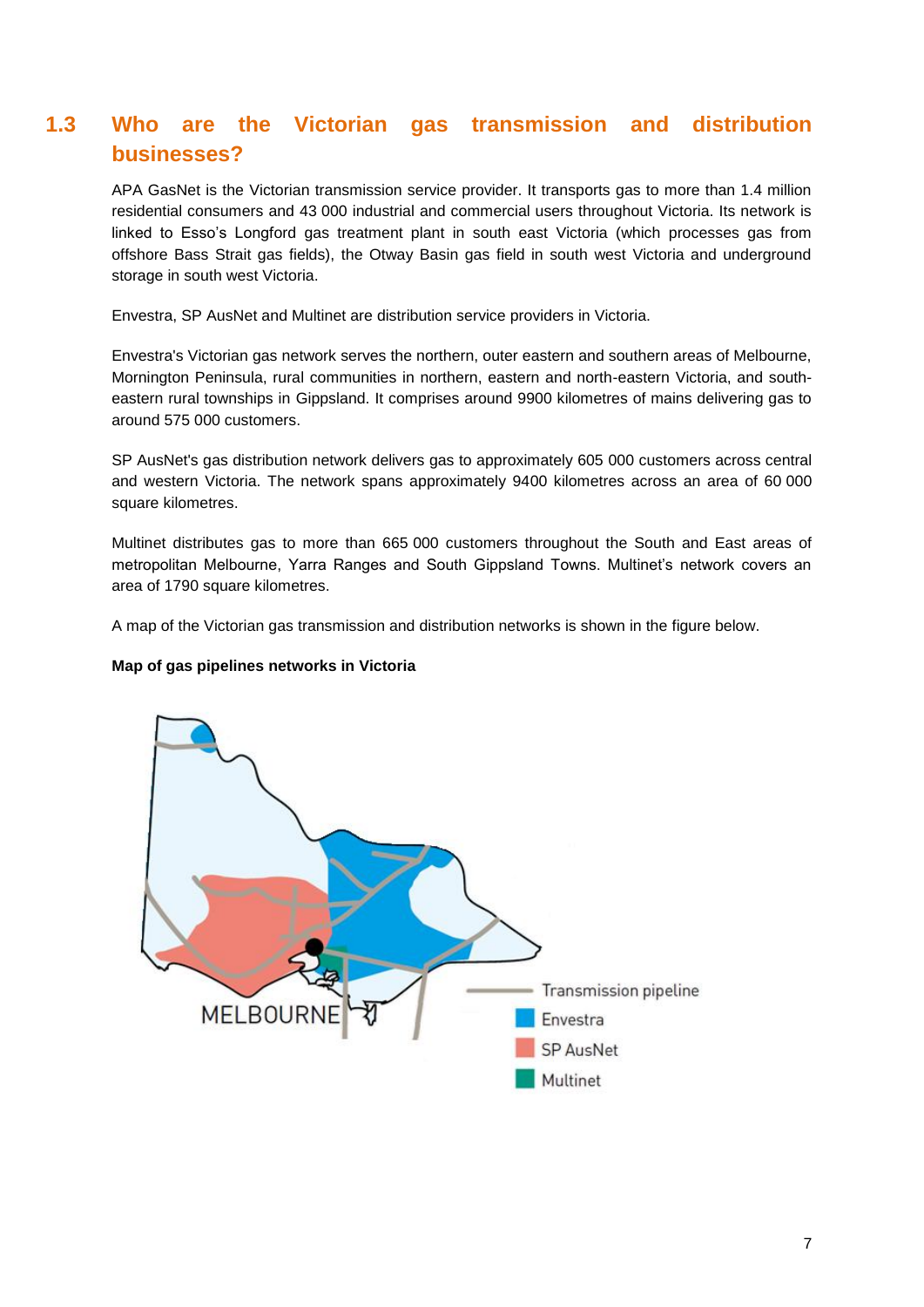## **2 Consumer questions**

<span id="page-7-0"></span>In this section we have tried to address the questions consumers may have about the decisions on gas network prices.

## **2.1 How does this affect you?**

<span id="page-7-1"></span>Network prices will fall slightly for most residential customers in Victoria. The exception is Envestra customers, who may see a \$20 per year increase in their gas bills on average.

But remember the network charges are only one component of the total bill to customers. In Victoria, distribution charges make up approximately a third of an average residential customer's gas bill, while transmission charges make up approximately 7 per cent.

The other components of a customer's gas bill are the wholesale price of gas and the cost of retailing gas (customer billing and risk management). We do not control these parts of a customer's bill as there is enough competition between gas retailers. We encourage gas customers in Victoria to 'shop around' to make sure they are getting the best deal.

The table below estimates the impact our decision will have on an average residential bill in 2013–17, assuming retailers pass on the changes in network prices and all other things being equal. You can see that it varies by business. For all businesses, the impact of our final decision on an average bill is lower than the charges that would have resulted if the businesses' proposals had been accepted in full.

|                                                    | <b>APA GasNet</b> | <b>Envestra</b><br><b>Victoria</b> | <b>SP AusNet</b> | <b>Multinet</b> |
|----------------------------------------------------|-------------------|------------------------------------|------------------|-----------------|
| Average residential bill                           | \$1243            | \$1212                             | \$1190           | \$1055          |
| decision effect on<br>AER final<br>annual bill     | $-$ \$5           | $+ $16$                            | $-$ \$5          | \$0             |
| Business revised proposal effect<br>on annual bill | $+ $1$            | $+ $28$                            | +\$1             | $+$ \$9         |

#### **Impact of our final decision on an average residential bill (\$ nominal, average per annum)**

### **2.2 What do your network charges cover?**

<span id="page-7-2"></span>In order to deliver gas from the ground (or the well head) to the burner tip on your gas stove or heater, several different types of businesses are involved. As noted earlier, we can divide these businesses up into four sectors: gas production, transmission (over big pipes), distribution (smaller pipes) and retailing.

We only control the prices charged by the transmission and distribution networks. We seek to make sure that these businesses are charging just enough to provide a safe and reliable delivery of gas to households and businesses, and to give investors in the business an adequate return on their investment. In doing this we take a long-term perspective of the interests of consumers and the needs of the businesses.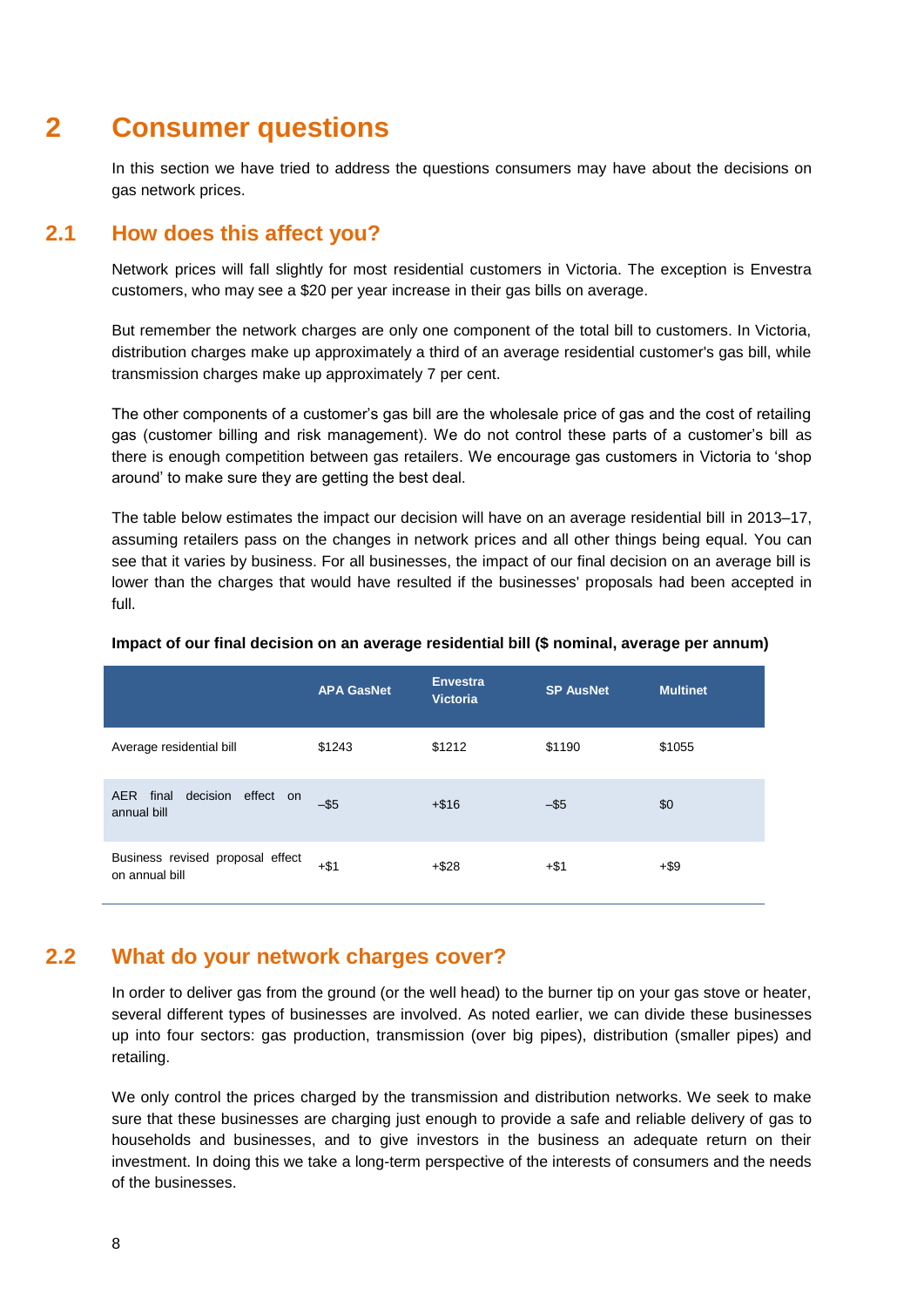In making an assessment of the revenue these businesses require to deliver gas services, we ask them to forecast how much they expect to spend over the next five years for a number of cost categories. The cost categories include:

- operating and maintenance expenditure—the money the businesses need to keep their network running on a day-to-day basis
- capital expenditure—the money the businesses need to replace their old pipes or to install new pipes due to increased demand and other facilities
- return on investment—the amount the businesses need to pay those institutions from whom the businesses have borrowed money or raised capital from
- depreciation (return of capital)—an allowance we give to the businesses, which represents the amount of the original capital expenditure that is paid back to investors each year
- **taxes the businesses have to pay governments.**

#### **2.2.1 Operating and maintenance expenditure**

We assessed the forecasts of the four businesses for operating expenditure and decided on a forecast need of \$1.1 billion in total over the next five years.

Since the last review, operating expenditure for the four businesses increased slightly but mainly represents 'business as usual'. In other words, the decisions are in line with expenditure levels that have historically been undertaken by the businesses.

Labour costs are an example of increased operating expenditure. We have also allowed for an increase in the operating expenditure to account for growth of the network, which means the businesses need to hire more staff and incur greater maintenance costs. A larger network is able to serve more customers and therefore earns more revenue.

#### **Our assessment of Multinet's operating expenditure proposal in more detail**

Multinet proposed a 'bottom-up' approach to estimating operating expenditure (opex) because its future business model is different to the model it used in the past. It identified what categories of opex would be required for each year in the upcoming period, and estimated amounts of opex for each category, which when combined equalled their total opex forecast.

We did not accept Multinet's forecast opex based on its bottom-up approach as the opex did not meet the relevant requirements of the National Gas Rules. In the alternative, we applied a 'base year' approach to forecast Multinet's opex. This approach uses past opex to help determine future opex. Any additional expenditure that is required for 2013–17 period is added to the base year opex. All businesses except for Multinet applied this same method.

Differently to our draft decision, we have adjusted our base year approach. This is to reflect information that showed that Multinet's past opex was not indicative of the costs of providing the services. This was because Multinet's external provider during the 2008–12 period had incurred a loss under its contract with Multinet. We accepted that the external providers actual costs should be used to assess Multinet's future opex requirements.

Our approach takes into account Multinet's changed business circumstances. It accounts for additional opex that Multinet will require over and above its past opex.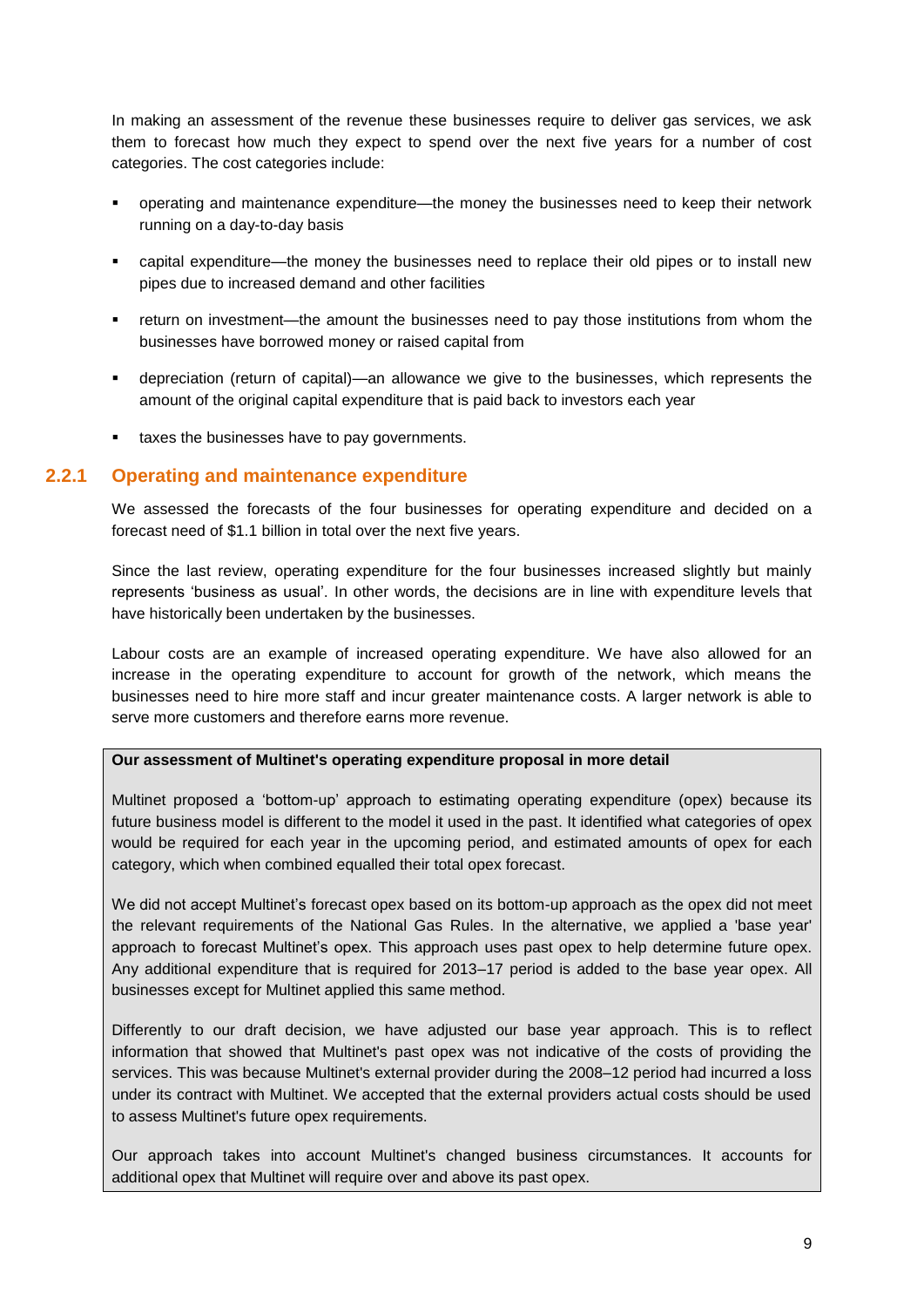### **2.2.2 Capital expenditure**

Capital expenditure is the cost incurred by a network business to build new facilities—perhaps to expand or upgrade the network—or to replace existing infrastructure. Factors that influence the required level of capital expenditure include the age and condition of the existing assets (particularly pipes), and expected changes in both the number of customers connected to the network and their demand profiles.

Some capital works programs improve the reliability and safety of the network. For example, the distribution businesses are in the process of replacing the old cast iron, low pressure networks with new high pressure mains. The new pipelines reduce gas leakage and maintenance costs, and improve the safety and capacity of the network.

We assessed the forecasts of the four businesses for capital expenditure and decided to allow forecasts of around \$1.4 billion over the next five years.

The process of upgrading the low pressure mains may take up to 30 years. This decision keeps the rate of mains replacement at previous levels—balancing costs to consumers with any safety and reliability concerns. The other big area of capital expenditure for residential and commercial users is new connections. New connections have remained relatively constant since the last review.

We approved capital expenditure for Envestra's proposal to increase capacity across its network ranging from Melbourne suburbs, such as Thomastown and Dandenong, to country areas including Echuca and Sale. Similarly, Multinet proposed to increase capacity for inner Melbourne suburbs and outer areas such as Moorabbin.

Other network investment extends the supply of gas to new towns. We approved capital expenditure proposals for SP AusNet to extend gas supply to new towns such as Huntly. Envestra also proposed to extend the supply of gas to new towns and developments, for example at Merrifield.

Although expanding a gas network into new areas is costly, doing so increases the number of customers that the network is able to supply. Those new customers contribute to covering the costs of the network expansion.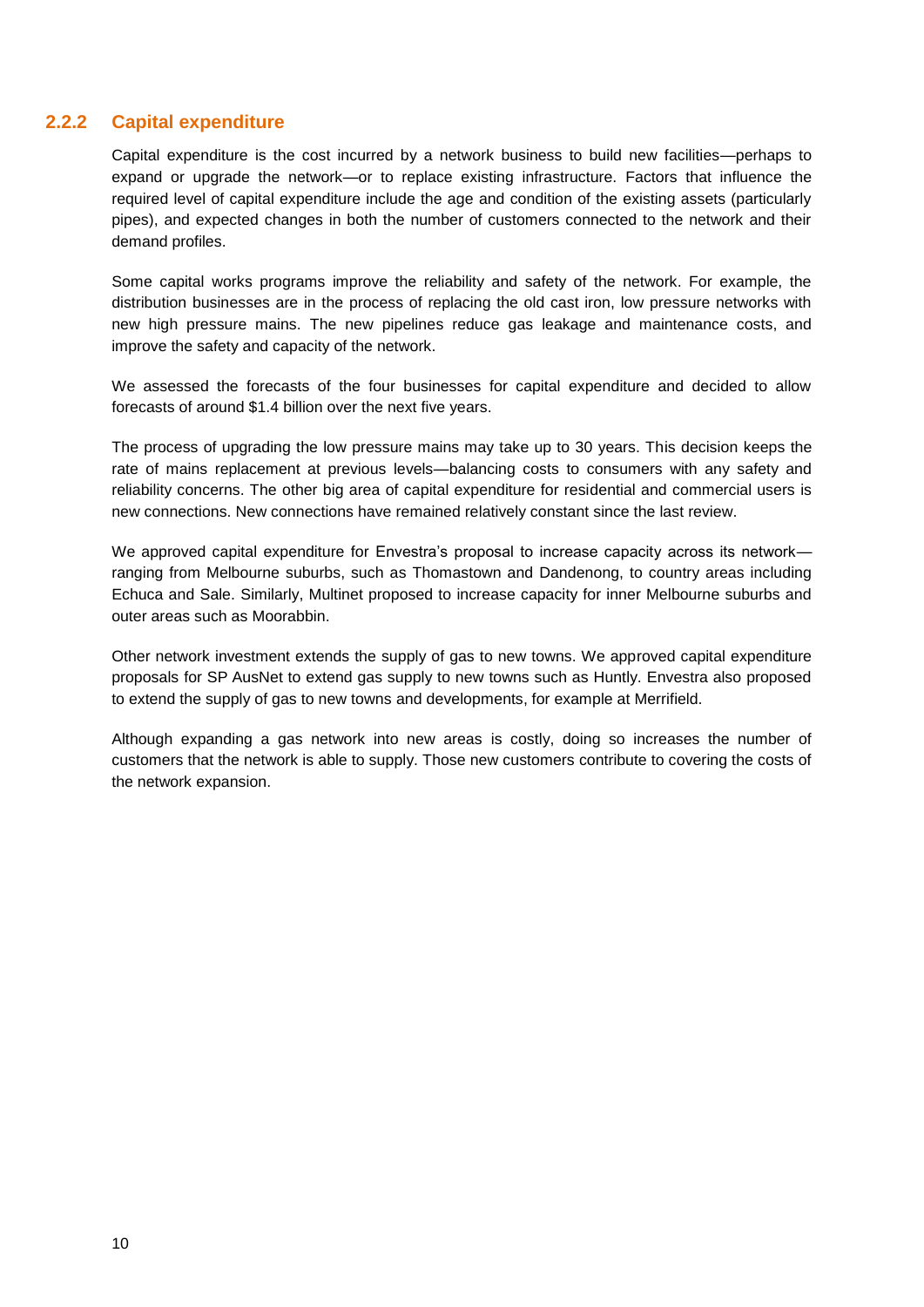#### **Our assessment of low pressure mains replacement programs in more detail**

We accept capital expenditure (capex) forecasts that an efficient and prudent service provider would undertake. Where the businesses' proposals did not demonstrate the need for the expenditure or justify the amount of expenditure, we did not accept the proposal.

For all distribution businesses, we have proposed revisions to capex for mains replacement. Distribution mains are the pipes that convey gas to service pipes at each end user point—that is, each house or business. Mains replacement projects generally relate to the replacement of ageing distribution mains.

We did not accept all of the distribution businesses' proposed low pressure to high pressure mains replacement capex because the proposed volumes are not prudent and efficient, and the estimate of the unit rates is not the best forecast in the circumstances—as required under the National Gas Rules. Unit rates refer to the cost to the businesses of completing one metre of mains replacement.

We forecast capex needs based on the historical volumes delivered by the distribution businesses over the 2008–12 access arrangement period. This is because the businesses met the applicable safety and reliability obligations in the 2008–12 period and the risk profile of the mains for each business is unlikely to change in the forthcoming period.

To allow for changing circumstances, for example if the risk profile of the network were to change such that additional mains replacement was warranted, we have provided a pass through mechanism. This will permit the gas distribution businesses to apply to us for additional expenditure allowances to complete additional volumes during the course of the access arrangement period. We will assess any such requests at the time they are made.

#### **2.2.3 Return on investment**

Significant investment is required to build a new gas pipeline network. Rather than charging existing customers for all the costs of a network expansion upfront, it usually makes sense for a network business to raise money from banks and other investors, and then to pay back the money over time.

Network businesses raise money from banks and other investors in two ways.

First, they usually borrow money from banks or other financial institutions. When a business borrows money it has to make a promise to the lenders to pay back the borrowed funds, with interest, in the future.

Second, businesses may raise money by selling shares usually to financial institutions, investment funds, or individuals. The buyers of shares expect to receive, in return, a regular stream of payments known as dividends.

Either way, network businesses will only be able to continue to raise money from banks and other investors if the investors have a reasonable assurance they will be able to get their money back, plus a reasonable return. The existing network businesses have raised money from investors in the past. It is therefore important that the network businesses today are allowed to earn enough money to pay back past investors—either through debt interest payments or through dividends.

We scrutinise very closely the return that each network business submits that it needs to pay to its investors and to lenders. This allowed rate of return is also known as the 'cost of capital'.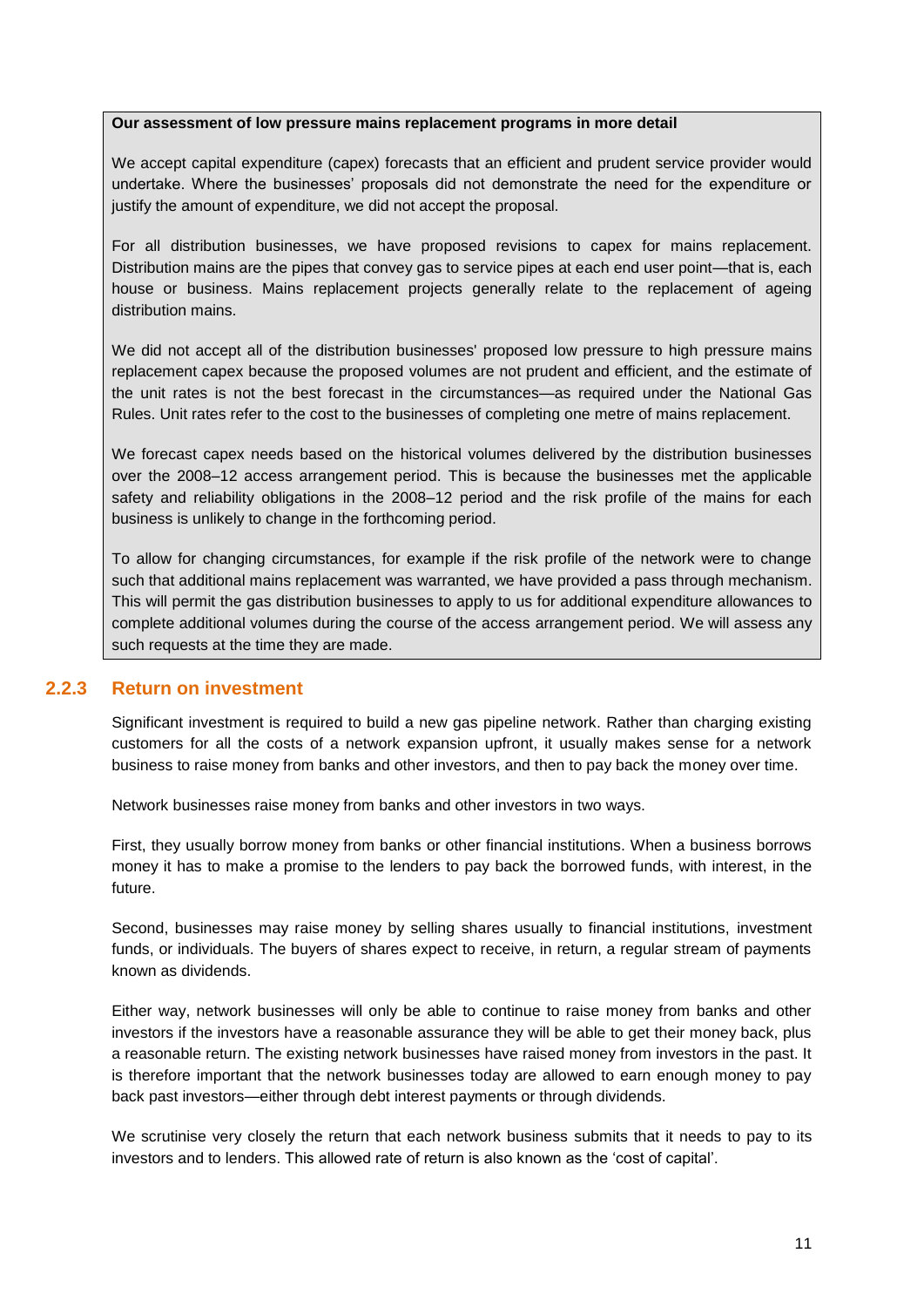The broad method for calculating the allowed rate of return is generally agreed between the AER and regulated businesses. However, the determination of inputs into that method is often the subject of disagreement.

The differences in the rate of return determined by us and those proposed by the businesses may appear small (a percentage point or two). However, even a small difference can have a big impact on revenues. This is because the businesses have borrowed large amounts from lenders and other investors in the past—which is to be expected given the capital intensive nature of the sector and these have to continue to be financed as well as financing any new capital spending. Just as an interest rate rise can have a substantial impact on a householder with a large mortgage, a small change in the cost of capital we allow a business to recover can have a significant impact on consumer prices for delivered gas.

We propose to set the allowed rate of return between 7.0 and 7.4 per cent rather than the 7.8 to 8.1 per cent proposed by the businesses. This leads to a decrease in total revenue of around \$240 million compared to that proposed by the businesses.

Rates of return set by us for previous energy related decisions from several years ago were higher. The main reason for the decrease is the current lower level of interest rates in Australia. Our proposal on the rate of return for the Victorian gas businesses is similar to the rate of return recently applied to other electricity and gas businesses regulated by us.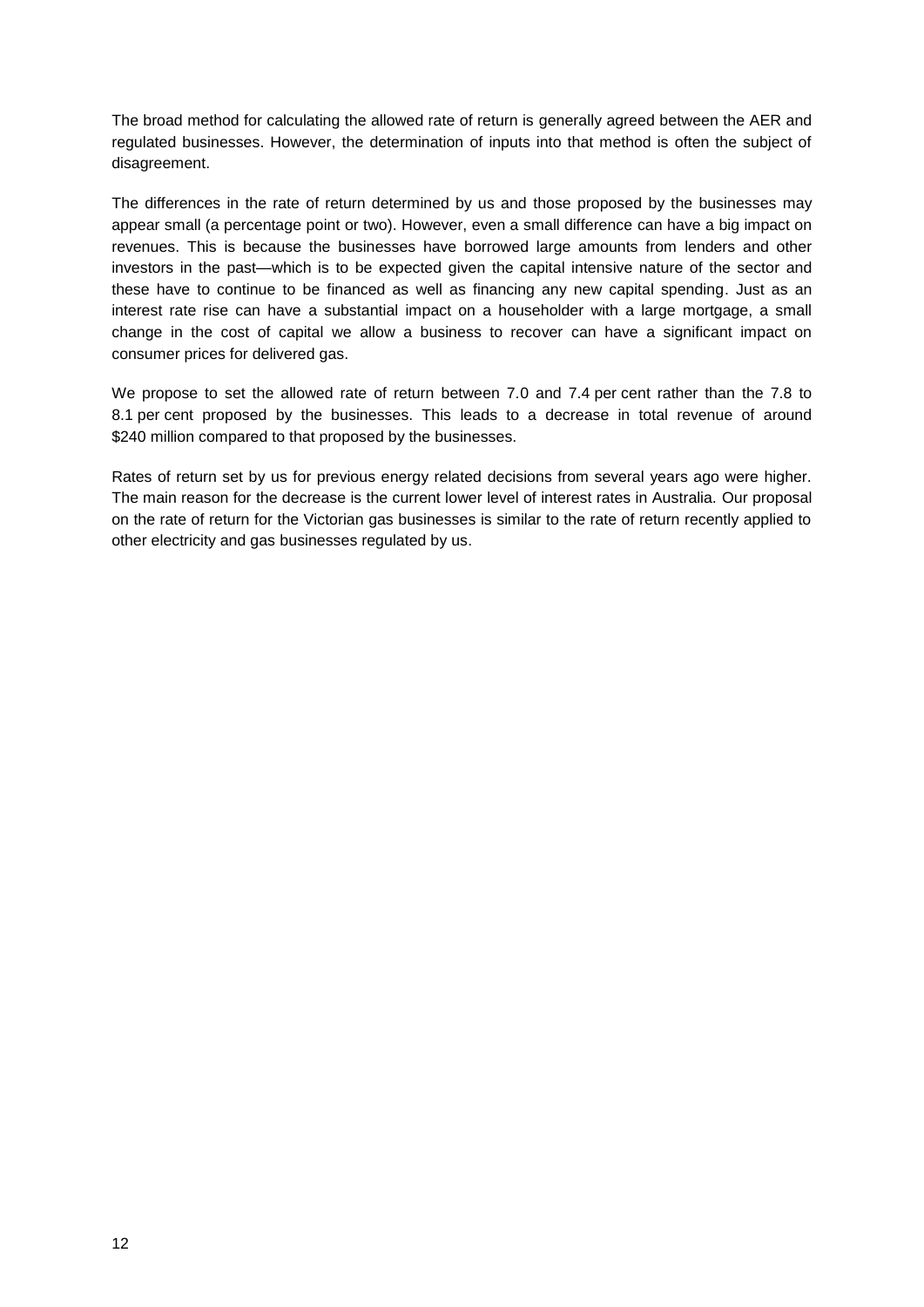#### **Our assessment of the cost of equity**

In this review, the cost of equity is the key area of disagreement. The businesses submitted that the cost of equity is relatively stable over time, and related to this point, that the risk free rate—which is the rate of return that investors could expect from a relatively risk free investment—and the 'market risk premium' (MRP)—which is the premium investors would expect from investing in the share market as a whole (which is a riskier investment)—are strongly negatively correlated.

We acknowledge the businesses' concerns about the impact of the lower risk free rate on their cost of equity and that this is a driving factor in their proposing a historical average risk free rate for the cost of equity.

To fully explore their concerns, we have obtained a substantial amount of expert advice on a wide range of issues on the cost of equity.

Compared with the cost of debt, the cost of equity is more challenging to estimate. This is because the cost of debt is observable while the cost of equity is not. That is, corporate bonds are traded in markets at yields which can be observed. By observing these trades, either based on individual bonds or on yield curves based on these bonds, the AER can observe the cost of debt and movements in that cost over time. The lower rate of return in this decision is, in part, driven by a lower cost of debt than that from several years ago. Because the cost of debt can be observed, and because the AER and Victorian gas businesses have agreed on the approach to the cost of debt for this decision, the AER therefore has a degree of confidence that a lower rate of return, all else being equal, is reasonable.

On the other hand, the cost of equity cannot be observed. Accordingly, we need to use a model to estimate the cost of equity. We and the businesses agreed to use the Sharpe-Lintner capital asset pricing model (Sharpe CAPM) for this purpose. One of the inputs into this model is the risk free rate,. The risk free rate can be observed by reference to Commonwealth government bond yields. These government bond yields have decreased significantly in recent years. This decrease in the risk free rate reflects the market's assessment of supply and demand conditions for near zero risk assets. This means that, if an investor wanted to invest in a near zero risk asset at the moment, between 3- 3.50 per cent is the best return they could achieve. All else being equal, this lower risk free rate has also decreased the cost of equity.

After carefully assessing the information submitted by the Victorian gas businesses, we remain of the view that the available evidence supports a MRP of 6 per cent. This reflects prevailing conditions in the market for funds.

We considered evidence that suggests there is an inverse relationship between the risk free rate and MRP. Accordingly, the AER has given careful consideration to this issue in estimating the MRP. However, the theoretical and empirical evidence on this issue is mixed. Some evidence suggests the lower risk free rate has caused an increase in the MRP, other evidence suggests that the lower risk free rate has decreased the MRP. For example, one view is that when investors believe macroeconomics conditions to be more expansionary, they tend to expect both higher returns and lower volatility in share prices. Another similar view is when share prices are high and stock markets perform well, investors expect them to keep going up. The corollary would be that in current market conditions, lower returns are expected.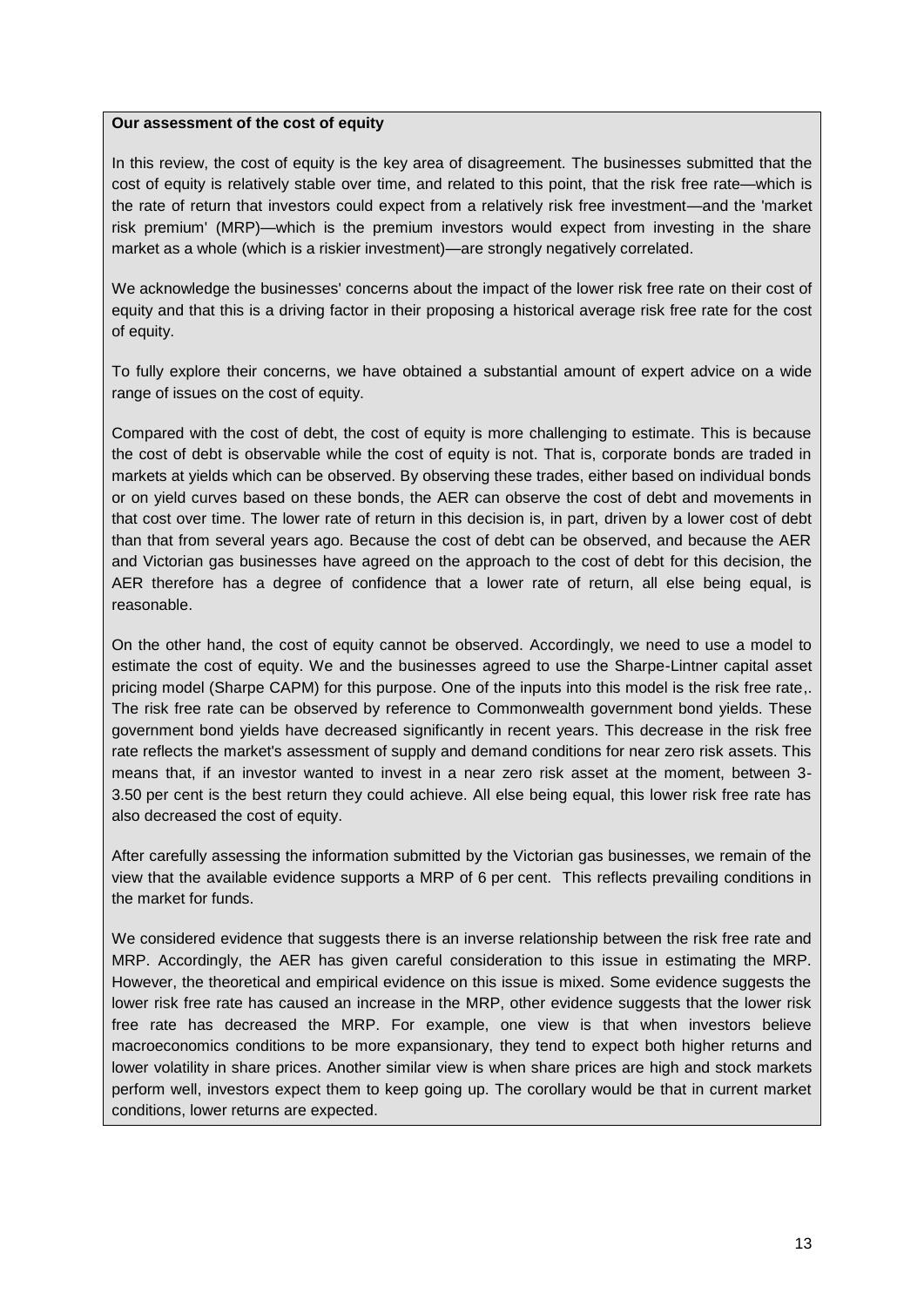### **2.2.4 Depreciation expense**

Depreciation (or the return *of* capital) represents the amount of the original capital expenditure—as opposed to the interest *on* the capital—that a business pays back to its investors each year. Just as when you take a loan, the return on capital represents the amount of interest a borrower needs to pay back on the loan, depreciation, represents the repayment of the principal (the amount of the capital expenditure).

Capital costs are generally large and 'lumpy' in that there can be large variations between years. Instead of having to pay the full amount of capex back to investors in the year that it is incurred, depreciation allows the cost of the capital asset to be spread over the useful life of the asset. This in turn leads to a smoother revenue requirement and smoother prices. Over an asset's life, the total of the depreciation amounts will equal the capital cost of the asset—adjusted for the 'time value of money'.

#### **Our assessment of APA GasNet's depreciation approach in more detail**

We did not approve APA GasNet's depreciation approach. APA GasNet proposed to change its depreciation approach to one that brings forward its cash flows, by requiring customers to pay a greater proportion of an asset's costs earlier in its life.

We assessed this would lead to tariffs varying, over time, in a way that does not promote efficient growth in the market—contrary to the National Gas Rules. We consider that APA GasNet's depreciation approach is not needed to address capacity issues on its network or to support its reasonable cash flow needs as APA Gasnet had submitted.

We propose a depreciation approach that provides a relatively steady revenue stream to the business. This is in line with our usual approach for energy businesses and the same as we have applied to the other gas businesses in this decision. Our decision not to accept the proposed change reduced APA GasNet's total revenue requirement by \$80 million, or 13 per cent.

In addition, changes to other building block components of APA GasNet's proposal (including the capital base and capex) impact on the proposed regulatory depreciation allowance.

We propose to allow a forecast regulatory depreciation allowance of \$56 million (\$ nominal)—a reduction of 59 per cent to APA GasNet's revised proposed regulatory depreciation allowance.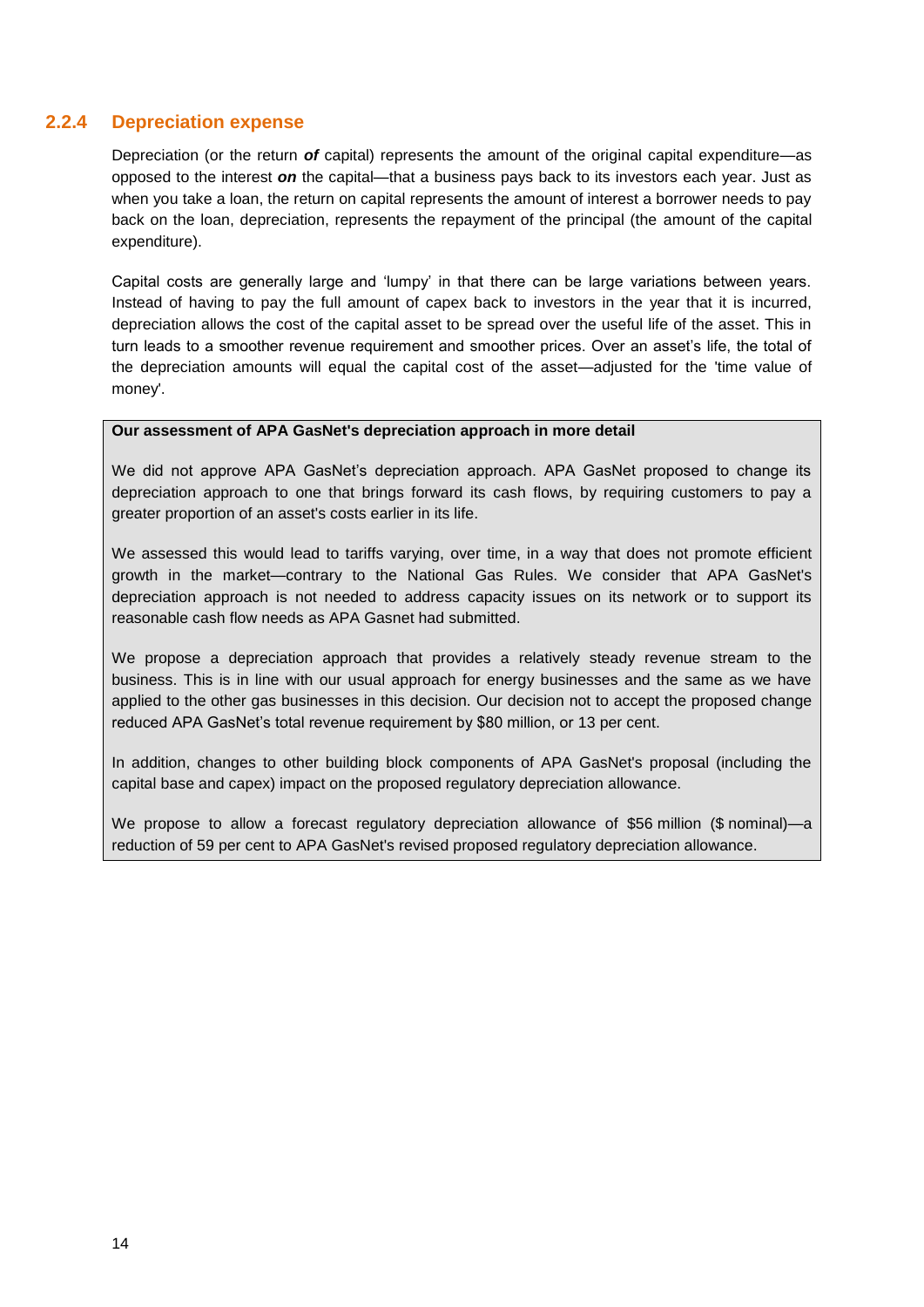## **3 Further information**

<span id="page-14-0"></span>This section highlights links to the final decision documents and other related material, our consultation process and how this review relates to our Better Regulation program.

## **3.1 Where to find the final decisions and other related material?**

<span id="page-14-1"></span>The AER's final decisions for the 2013–17 access arrangements were made in accordance with the relevant sections of the National Gas Law and National Gas Rules. In forming our final decisions, we considered:

- businesses' access arrangement proposals and other supporting information provided by the businesses—we undertook our own analysis to verify this information
- submissions from interested parties, including retailers and end users of gas
- views expressed by stakeholders at various meetings
- expert advice or analysis commissioned by us and others on certain aspects of the businesses' access arrangement proposals.

Our draft and final decisions, the business proposals, stakeholder submissions and other supporting material can be found on the AER's website:

- APA GasNet:<http://www.aer.gov.au/node/13556>
- Envestra:<http://www.aer.gov.au/node/14473>
- SP AusNet:<http://www.aer.gov.au/node/4810>
- Multinet:<http://www.aer.gov.au/node/4799>
- The National Gas Law (NGL) can be found on the following website: [http://www.austlii.edu.au/au/legis/sa/consol\\_act/ngaa2008294/sch1.html](http://www.austlii.edu.au/au/legis/sa/consol_act/ngaa2008294/sch1.html)
- The National Gas Rules (NGR) can be found on the Australian Energy Market Commission's website:<http://www.aemc.gov.au/gas/national-gas-rules/current-rules.html>

The AER Customer consultation paper, which is a useful reference for understanding our assessment approach—including the use of the 'building block' approach to determine revenue—can be found at: <http://www.aer.gov.au/node/18118>

### **3.2 Our consultation process**

<span id="page-14-2"></span>Victorian gas transmission and distribution service providers APA GasNet, Envestra, SP AusNet and Multinet submitted their access arrangement proposals to us in March 2012. We issued our draft decisions on these proposals in September 2012. Stakeholders were given the opportunity to comment on the businesses' proposals and our draft decisions, which we took into account in making our final decisions. The timeline of the review is shown in the figure below.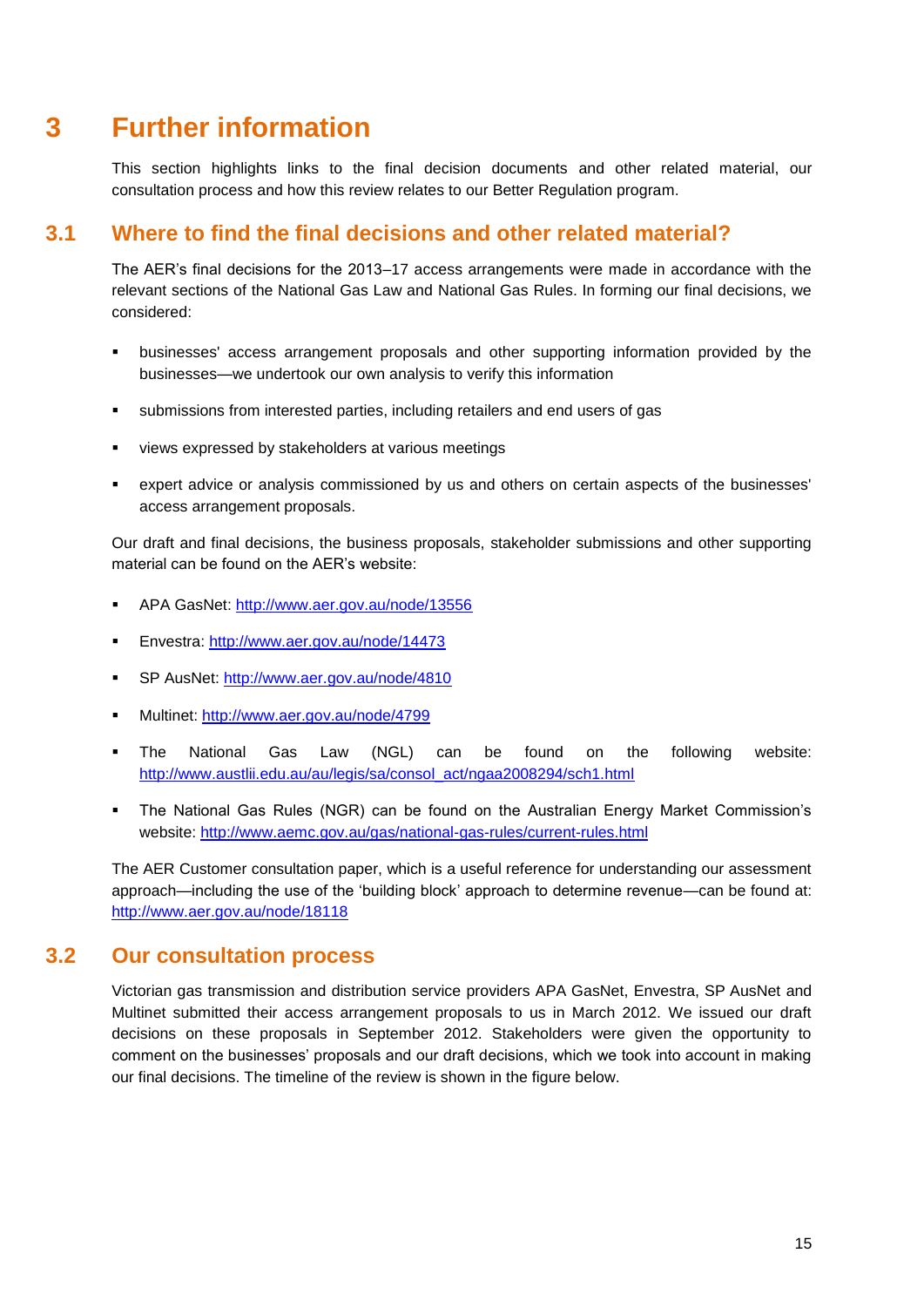

Understanding consumer interests is central to our role in regulating gas transmission and distribution. Indeed, the National Gas Objective is 'to promote efficient investment in, and efficient operation and use of, natural gas services for the long term interests of consumers of natural gas with respect to price, quality, safety, reliability and security of supply of natural gas'.

We held roundtable discussions with consumer groups and gas retailers during the review. We also released a Customer consultation paper alongside our draft decisions. The aim of the paper was to enable consumers to better understand our draft decisions and facilitate greater customer engagement.

We are continuing to develop ways to better engage with consumers. A key part of our Better Regulation program (discussed below) are initiatives to involve customers in the regulatory decision making process.

## <span id="page-15-0"></span>**3.3 How does the AER's Better Regulation program impact this decision?**

We are currently consulting on our Better Regulation program of work to deliver an improved regulatory framework focused on promoting the long term interests of electricity and gas consumers. This follows from changes to the National Electricity and Gas Rules that were published by the Australian Energy Market Commission on 29 November 2012. We announced the start of the program in December 2012.

Better Regulation builds upon the processes that we have developed as an independent regulator since 2005. Although the program is focused on improving our approach to regulation in the electricity market, it will also impact our approach to the regulation of gas networks. It includes improved approaches to assessing spending proposals from networks and setting the return that may be earned on network investments, which could directly impact on future gas price reviews.